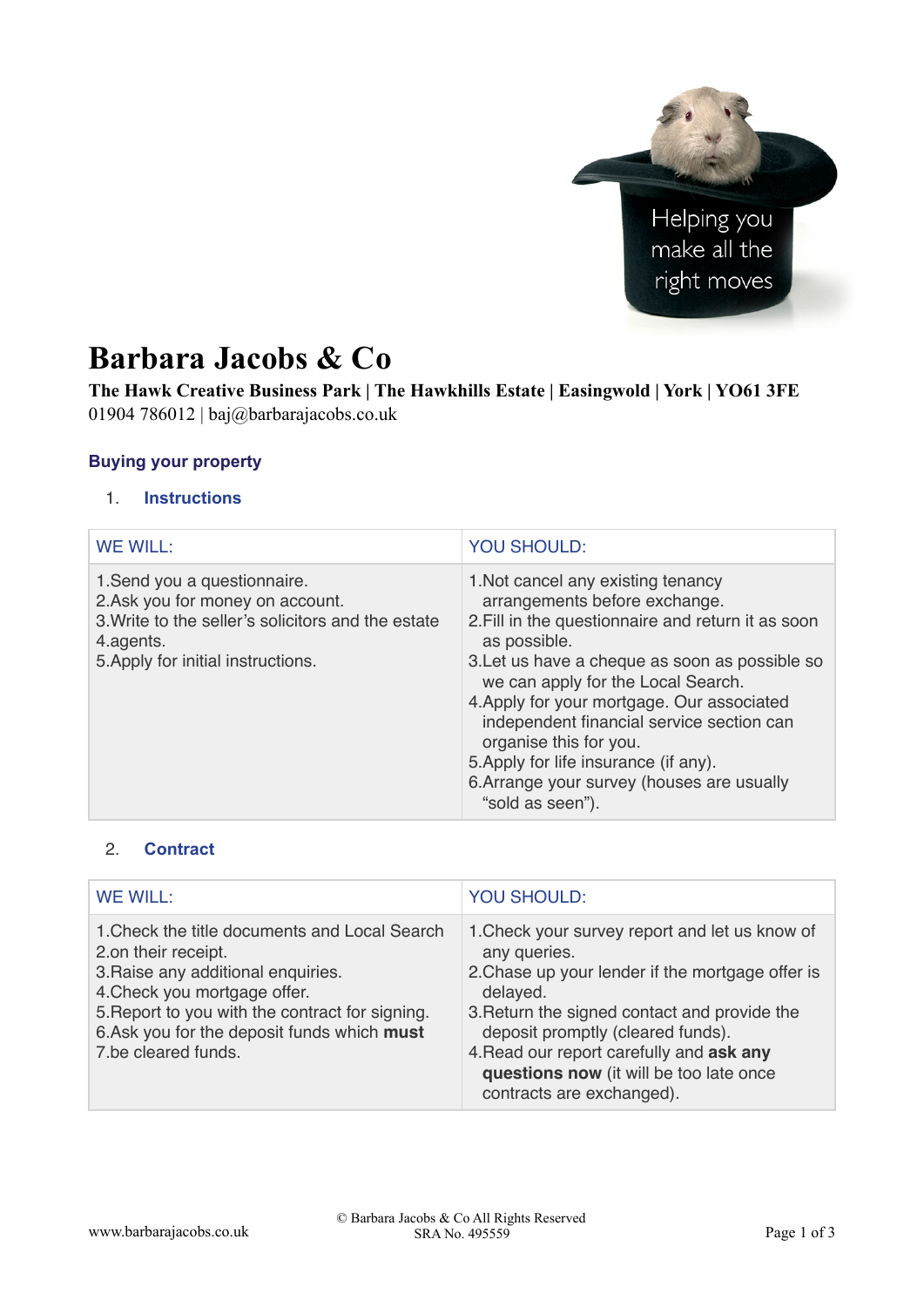# 3. **Mortgage**

Lenders have recently instituted new rules for solicitors acting for both lender and borrower, which have increased the requirements on acting for the lender and will result in additional legal work.

| WE WILL:                                                                                                                                                                                                                                                                                                                                                                                                                                                                                                                               | <b>YOU SHOULD:</b>                                                                                                                                                                                                                                                                                                                                                                                             |
|----------------------------------------------------------------------------------------------------------------------------------------------------------------------------------------------------------------------------------------------------------------------------------------------------------------------------------------------------------------------------------------------------------------------------------------------------------------------------------------------------------------------------------------|----------------------------------------------------------------------------------------------------------------------------------------------------------------------------------------------------------------------------------------------------------------------------------------------------------------------------------------------------------------------------------------------------------------|
| 1. Comply with identity checks.<br>2. Check the valuation against the deeds.<br>3. Check the seller has owned the property for<br>more than 6 months.<br>4. Do additional searches if required.<br>5. Arrange indemnity policies if required.<br>6. Check the lease complies with the lender's<br>requirements (very strict).<br>7. Do a search on the management company.<br>8.Agree retentions for roads/sewers.<br>9. Check insurance in detail (unless you are<br>insuring through the lender).<br>10. Check details of occupiers. | 1. Make full disclosure to the lender of all<br>relevant information.<br>2. Authorise us to pass on to your lender any<br>additional points that arise (otherwise we may<br>have to cease to act for you).<br>3. Send us a copy of the valuation.<br>4. Be patient while we clear any matters with<br>the lender $-$ even if you are happy $-$ we may<br>need specific authorisation before we can<br>proceed. |

# 4. **Exchange**

| WE WILL:                                                             | <b>YOU SHOULD:</b>                                                                                            |
|----------------------------------------------------------------------|---------------------------------------------------------------------------------------------------------------|
| 1. Agree a completion date with all parties<br>2. Exchange contracts | 1. Let us know if any dates are impossible for<br>your move (but try and be flexible if there is a<br>chain). |

### 5. **Pre-completion**

| <b>WE WILL:</b>                                                                                                                                                   | <b>YOU SHOULD:</b>                                                                                                                                                                                                                                                                                                                         |
|-------------------------------------------------------------------------------------------------------------------------------------------------------------------|--------------------------------------------------------------------------------------------------------------------------------------------------------------------------------------------------------------------------------------------------------------------------------------------------------------------------------------------|
| 1. Prepare the transfer documents.<br>2. Ask you for any additional funds.<br>3. Apply for your mortgage advance.<br>4. Make our final searches and requisitions. | 1. Book your removal van (do not do this before<br>2.exchange).<br>3. Notify the council and water/drainage<br>authorities.<br>4. Arrange for connection of services.<br>5. Let us have funds in good time (funds must<br>be cleared funds).<br>6. Once they keys are released you can move<br>into your new home (usually around midday). |